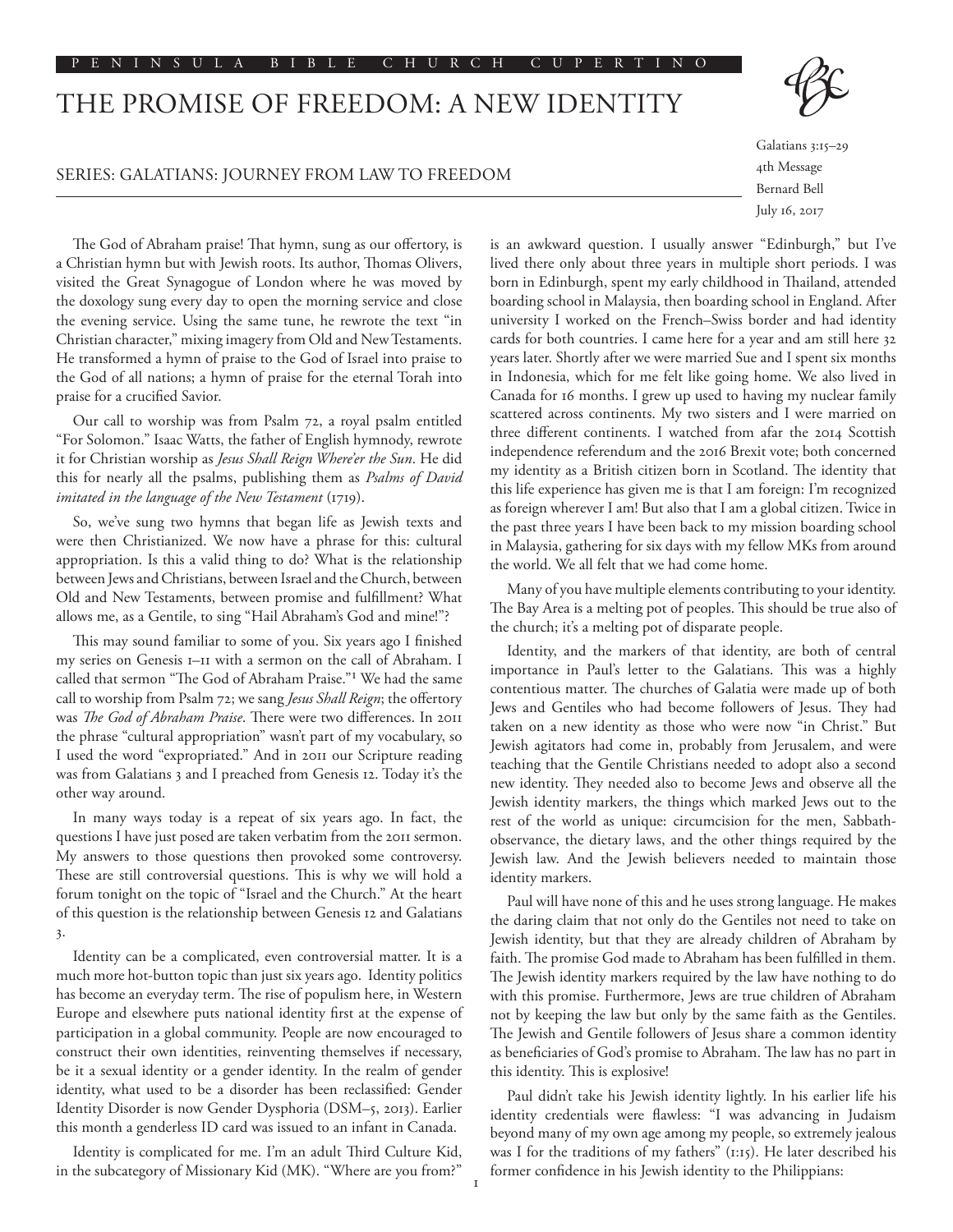**If anyone else thinks he has reason for confidence in the flesh, I have more: circumcised on the eighth day, of the people of Israel, of the tribe of Benjamin, a Hebrew of Hebrews; as to the law, a Pharisee; as to zeal, a persecutor of the church; as to righteousness under the law, blameless. (Phil 3:4–6 esv)**

But then God "was pleased to reveal his Son to me, in order that I might preach him among the Gentiles" (1:16). Everything changed. God gave him a new identity, and so he could write,

# **But whatever gain I had, I counted as loss for the sake of Christ. Indeed, I count everything as loss because of the surpassing worth of knowing Christ Jesus my Lord. (Phil 3:7–8)**

His former identity in the law now counted for nothing in light of his new identity in Christ. And God had given him a new mission: to preach the good news of Jesus to the Gentiles so that they too could enter into this new identity.

## **Recipients of the Spirit (Gal 3:1–14)**

Chapter 3 is the heart of Paul's message about identity. It is a dense chapter, far too much for a single sermon, but there is an advantage in seeing the whole chapter as a unity.

The marker of the Christian's new identity is that they have received the Holy Spirit. Paul begins the chapter with a series of questions about this Spirit:

**O foolish Galatians! Who has bewitched you? … Did you receive the Spirit by works of the law or by hearing with faith? … Having begun by the Spirit, are you now being perfected by the flesh? … Does he who supplies the Spirit to you and works miracles among you do so by works of the law, or by hearing with faith? (Gal 3:1–5)**

The believers had responded in faith to the gospel they had heard Paul preach, and had then received the Spirit, in whose power they had begun to live. It was a life of freedom: #free2live. None of this had anything to do with the things commanded by the law. But now they have been bewitched into keeping the law.

They had started out so well. Their response of faith had been just like Abraham who "believed God, and it was counted to him as righteousness" (3:6; Gen 15:6). Because they share Abraham's faith they are now the children of Abraham, in fulfillment of God's promise to him, "In you shall all the nations be blessed" (3:8; Gen 12:3). Faith has led to blessing: inclusion in God's people and purposes.

How could they be bewitched into now seeking identity in the law (3:10–12)? There are two distinct ways of living life: by works of the law or by faith. The law is not of faith; the one has nothing to do with the other. The law leads not to blessing but to a curse. It is by faith that the righteous person lives, not by the law. Christ is the only one who has ever been fully faithful to the law. He fulfilled its two basic tenets: he loved God and he loved neighbor, taking a very expansive view of neighbor. He alone was not under the curse imposed by the law.

But by being faithful even to death on the cross he voluntarily became a curse on our behalf by being hung on a tree. He has redeemed us "so that in Christ Jesus the blessing of Abraham might come to the Gentiles, so that we might receive the promised Spirit through faith" (3:14). How is God's promise to Abraham fulfilled, that "in you shall all the nations be blessed"? It is fulfilled by those who identify with Christ Jesus by faith receiving the Spirit. And so we're back to where Paul began the chapter: the reception of the

Spirit marks the new identity of the Galatian Christians in Christ. That's a brief synopsis of the first half of the chapter; now we're ready for our text, the second half of chapter 3. What is the relationship between the law and the promise?

#### **The Law and the Promise (Gal 3:15–29)**

**To give a human example, brothers: even with a man-made covenant, no one annuls it or adds to it once it has been ratified. Now the promises were made to Abraham and to his offspring. It does not say, "And to offsprings," referring to many, but referring to one, "And to your offspring," who is Christ. This is what I mean: the law, which came 430 years afterward, does not annul a covenant previously ratified by God, so as to make the promise void. For if the inheritance comes by the law, it no longer comes by promise; but God gave it to Abraham by a promise. (3:15–18)**

Paul begins his explanation of the relationship between the promise and the law with a human analogy. Once a man-made covenant has been ratified no one should invalidate it or add to it. For example, one of the points of tension between the Eastern and Western Churches is that Rome unilaterally modified the Nicene Creed, which had been ratified by the whole church gathered in council.

God made a promise, sealed by a covenant, to Abraham and to his seed or offspring. In the Old Testament we understand that seed to be Israel, but Paul daringly states that the seed is actually Christ. He is the focal point of the promise given 2000 years earlier. The law was given 430 years later and it did not annul the promise. The law was given for ethnic Israel but the promise was bigger: it was for all nations. The law was a temporary arrangement for a specific ethnicity. The promise is a permanent arrangement for all nations. Furthermore, a promise is a gift, not something earned by lawkeeping. Therefore, inheritance of the promise has nothing to do with the law. Law is about doing; promise is about faith in a gift.

This begs the obvious question:

**Why then the law? It was added because of transgressions, until the offspring should come to whom the promise had been made, and it was put in place through angels by an intermediary. Now an intermediary implies more than one, but God is one. (3:19– 20)**

Here Paul says three things about the law, each of which indicates its inferiority to the promise. It was added because of sin, it was temporary, and it was enacted by a mediator.

So firstly, the law was given because of transgressions. What is the relationship between law and sin? One possibility is that the law was given to restrain sin. In which case it didn't work very well for Israel: just forty days after agreeing to keep the law, Israel was engaged in rampant idolatry with the golden calf. Law in general can produce compliant people, but they are not necessarily flourishing people. They might be compliant because their spirit is broken. Or externally compliant while seething with rebellious anger inside. Or compliant while indulging internal thoughts opposed to the law. So Jesus said, "You have heard that it was said…but I say unto you…" (Matt 5). For example, people can avoid adultery while harboring lustful intent. Paul will state in the next chapter that law produces slaves not sons. The law is not able to transform people. But Christians have been very good at devising rules as tools to restrain sin. It didn't work for Israel and it doesn't work today.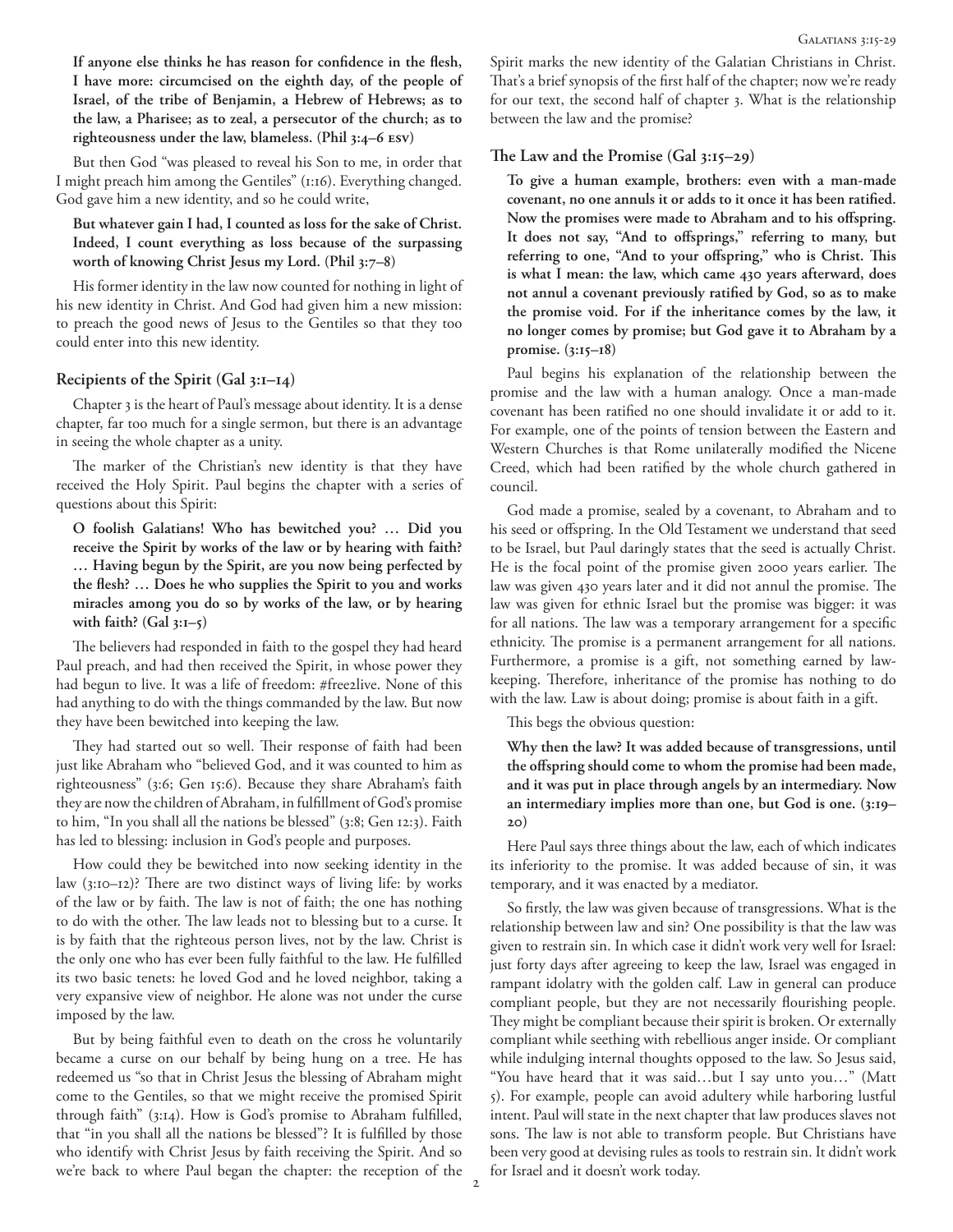THE PRPOMISE OF FREEDOM: A NEW IDENTITY

Another possibility is that the law was given to define sin. It certainly did that. Without the law Paul would not have known what sin was. But such knowledge just confirms that one is a sinner, under the curse of the law.

A third option is that the law provided a way to deal with sin, by providing a sacrificial system. It did do that, but that could be only a temporary measure because ultimately the blood of bulls and goats cannot atone for sin.

A fourth option is that the law was given to increase sin. It worked spectacularly, so much so that all of Israel fell under the curse of the law. All except for one, Jesus the true Israelite, the one faithful Israelite. He alone fulfilled the law.

Secondly, the law was temporary; it was added only for a season, "until the offspring should come to whom the promise had been made," namely Jesus; he is the Seed of Abraham. The promise predated the law, and the fulfillment of the promise would indicate the end of the law.

Thirdly, the law was inferior because it was put in place by a mediator, Moses. After God delivered the Hebrews from Egypt he brought them to Mt Sinai to meet with him. But they found God's presence so terrifying that they begged Moses to play the role of mediator: "You speak to us, and we will listen; but do not let God speak to us, lest we die" (Exod 20:19). But the promise was made directly to Abraham by God himself.

So in these three ways the promise is superior to the law.

Paul anticipates another question:

**Is the law then contrary to the promises of God? Certainly not! For if a law had been given that could give life, then righteousness would indeed be by the law. But the Scripture imprisoned everything under sin, so that the promise by faith in Jesus Christ might be given to those who believe. (3:21–22)**

Since the law is so different from the promise, is it then contrary to the promise? Not at all, says Paul emphatically. The law was not competing with the promise. They served two completely different purposes. The law that was given was not a life-giving law, and was never intended as the vehicle for the fulfillment of the promise. Quite the opposite! The law was a prison, beyond which lay freedom not in the law, but in fulfillment of the promise in Jesus Christ to those who believe. Paul sees a vast gulf between the promise given directly to Abraham and the law mediated through Moses. The one has nothing to do with the other.

How then does one escape the prison of the law and become an heir to the promise? Paul elaborates on the metaphor of captivity.

**Now before faith came, we were held captive under the law, imprisoned until the coming faith would be revealed. So then, the law was our guardian until Christ came, in order that we might be justified by faith. But now that faith has come, we are no longer under a guardian, for in Christ Jesus you are all sons of God, through faith. (3:23–26)**

Paul divides time into "before faith came" and "now that faith has come." Law belonged only to the former period "before faith came." Paul describes the law as a "guardian" (Gk *paidagōgos*). Our English word pedagogue means "teacher" but that's not the meaning of the Greek word, despite some English translations: schoolmaster (kjv), tutor (nasb). In ancient Greco-Roman society the *paidagōgos*  was a household slave who supervised the young boys, aged 6–16, including escorting them to and from school. Imagine boys who

would much rather be up to mischief, such as stealing pears from the tree over the wall, than sitting in school. Boys who would rather transgress than obey the slave. For days I had been wondering how to translate this word; I finally came up with the modern equivalent: cat-herder. For a *paidagōgos*, supervising young boys would be like herding cats. But just as the *paidagōgos* was a temporary role until the boy reached maturity, so the law was temporary until Christ came. Now faith has come: both the one who is faithful, that is Jesus, and our response of faith in him and his faithfulness. With the coming of Christ and the coming of faith, the law's work is done; it is over. The Galatian Christians have responded to the good news about Christ Jesus in faith, and now they are sons of God. As sons they are full heirs—and this includes the women.

Paul ends the chapter with a description of the new identity now that faith has come.

**For as many of you as were baptized into Christ have put on Christ. There is neither Jew nor Greek, there is neither slave nor free, there is no male and female, for you are all one in Christ Jesus. And if you are Christ's, then you are Abraham's offspring, heirs according to promise. (3:27–29)**

Paul uses two metaphors to describe this new identity. We have been baptized into Christ and we have put on Christ as a new garment. Baptism is not simply an ordinance, something we do because our Lord commanded it. It is a symbol, one might say a sacrament. It is a visible physical act that represents an invisible spiritual reality. We identify with the Lord Jesus in his death and resurrection; indeed, we participate with him in death and resurrection. We plunge below the waters and we rise to newness of life. We put off the old self and we put on the new self. In the early church this was enacted physically. The baptismal candidate would throw off his old robe, enter into the baptismal pool, emerge the other side, and be clothed with a new robe. Then he or she would be admitted to the eucharist, the other great symbol of participation in Christ.

Baptized into Christ with a new identity, we experience a new unity, a unity that transcends ethnic, socio-economic, and gender differences. These differences still exist but our unity in Christ is deeper still. There is still "Jew and Gentile," but in Christ we have a new belonging that transcends ethnicity. "Slave and free" persisted for many centuries, but Paul wrote to Philemon on how he should welcome his runaway slave back as a brother. There is still "male and female," but a woman is no longer worth half of a man.

I saw this unity worked out in Thailand, where my parents were missionaries and both worked with lepers. Fifty percent of the early converts in central Thailand were lepers. Two churches formed: a "well" church and a leper church, with the leper church spiritually healthier than the "well" church. It took many years for the "well" church to fully accept the leper church. But finally the two churches joined and became one, a beautiful picture of unity and equality in Christ Jesus.

Finally, all those who belong to Christ are Abraham's seed, and heirs to the promise. Who are the children of Abraham? Jew and Gentile alike who by faith participate in Christ, the Seed of Abraham. The distinction between Israel and the rest of mankind is over. It has been replaced by the distinction between those who are "in Christ" and those who are not, those who are of faith and those who are not, regardless of ethnicity, of socio-economic status, and of gender. Whether you are Jew or Gentile makes no difference at all. All peoples find their true identity only in Christ.